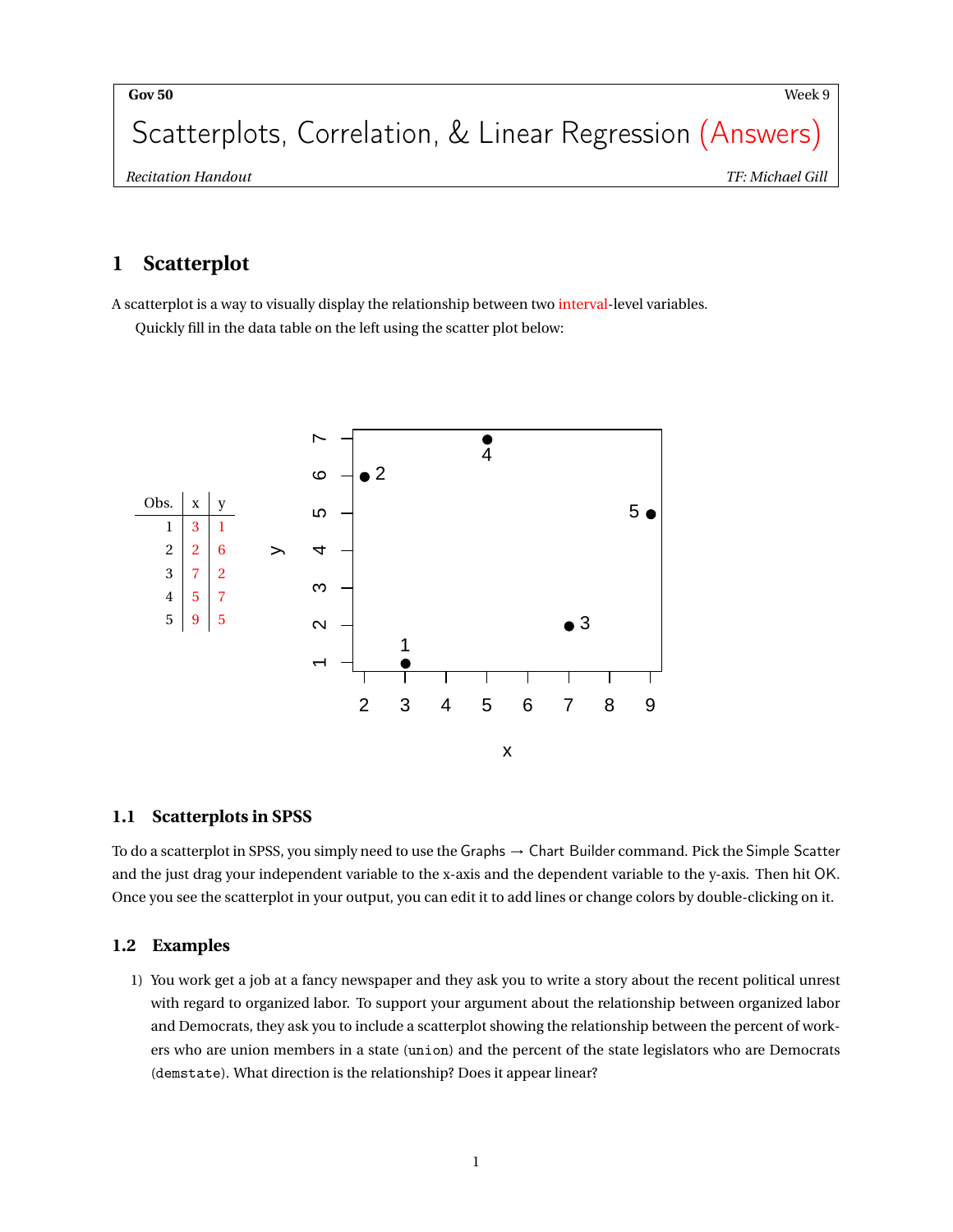

Positive, fairly linear.

## **2 Correlation**

Pearson's correlation coefficient is a measure of the direction and strength of the relationship between two intervallevel variables. If the two variables are *X* and *Y* with averages  $\bar{X}$  and  $\bar{Y}$ , and estimated standard deviations  $s_x$  and  $s_y$ , then the correlation coefficient is:

$$
r = \frac{\sum_{i} \left( \frac{X_i - \bar{X}}{s_x} \right) \left( \frac{Y_i - \bar{Y}}{s_y} \right)}{n - 1} \tag{1}
$$

which we could write as:

$$
r = \frac{\sum_{i} (Z\text{-scores for }X) (Z\text{-scores for }Y)}{n-1}
$$
 (2)

That is, we want to know how often observations fall in same place in their distribution for both variables. For instance, if wealth and education have a high positive correlation this means that people who are on the upper end of the wealth distribution will be on the upper end of the education distribution.

If a country's GDP per capita has a high negative correlation with its levels of political violence (in, say, number of political violence deaths per 1,000 citizens), then those countries on the low end of the GDP distribution will be on the high end of the political violence distribution.

#### **2.1 Example**

Let's say you wanted to calculate the Pearson correlation coefficient for the following two variables: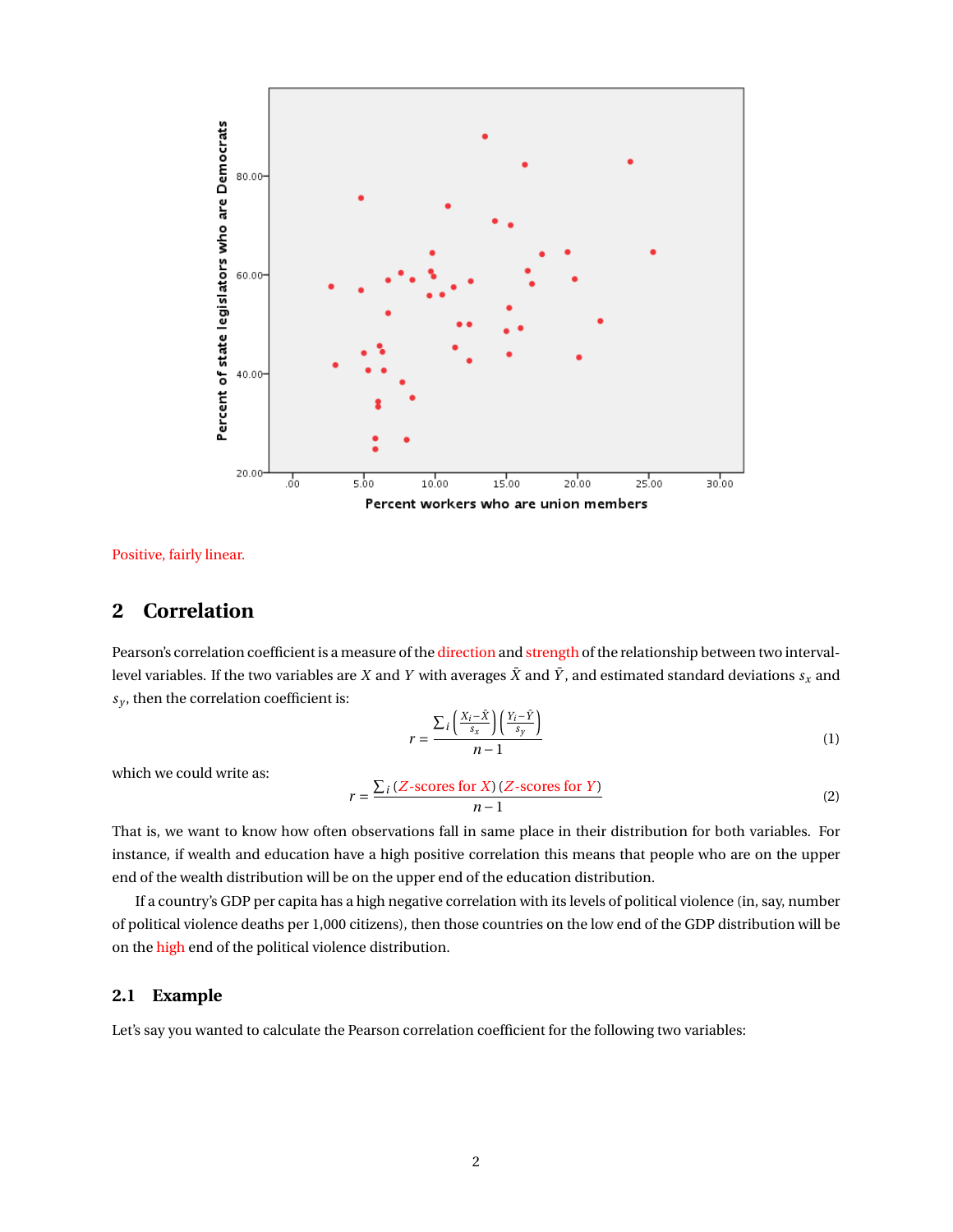| x | у  |
|---|----|
| 1 | 17 |
| 2 | 14 |
| 3 | 16 |
| 4 | 10 |
| 5 | 8  |

Note that  $\bar{X} = 3.0$ ,  $\bar{Y} = 13.0$ ,  $s_x = 1.6$ , and  $s_y = 3.9$ .

First, calculate all the *Z*-scores for *X*:

$$
\left(\frac{1-3}{1.6}\right), \left(\frac{2-3}{1.6}\right), \left(\frac{3-3}{1.6}\right), \left(\frac{4-3}{1.6}\right), \left(\frac{5-3}{1.6}\right)
$$

which are just

−1.25, −0.625, 0, 0.625, 1.25

. Now, do the same for *Y* :

$$
\left(\frac{17-13}{3.9}\right), \left(\frac{14-13}{3.9}\right), \left(\frac{16-13}{3.9}\right), \left(\frac{10-13}{3.9}\right), \left(\frac{8-13}{3.9}\right)
$$

which is just

1.03, 0.26, 0.76, −0.76, −1.28

. Multiply each *Z*-score from the the *X* column by its partner in the *Y* column and add:

 $(-1.25 \times 1.03) + (-0.625 \times 0.26) + (0 \times 0.76) + (0.625 \times -0.76) + (1.25 \times -1.28) = -3.53.$ 

Finally, just divide by  $n-1$ , which is  $5-1=4$  in this case:

$$
-\frac{3.52}{4} = -0.88
$$

### **2.2 Correlation in SPSS**

To get a correlation matrix in SPSS, simply use the Analyze  $\rightarrow$  Correlate  $\rightarrow$  Bivariate command.

2) After your article hits the front page, you get a letter from a large number of readers that want more detail than just the scatterplot and what they call your "impressions." Calculate the correlation between union and demstate to bolster your claims. Is the relationship significant?

The correlation is 0.439 and the *p*-value is 0.002, which is significant at the 0.05 and 0.01 levels.

# **3 Linear Regression**

Linear regression is a way to to see how our dependent variables changes as our independent variable changes. We are going to assume that we can write the relationship down as a linear function:

$$
Y = a + bX \tag{3}
$$